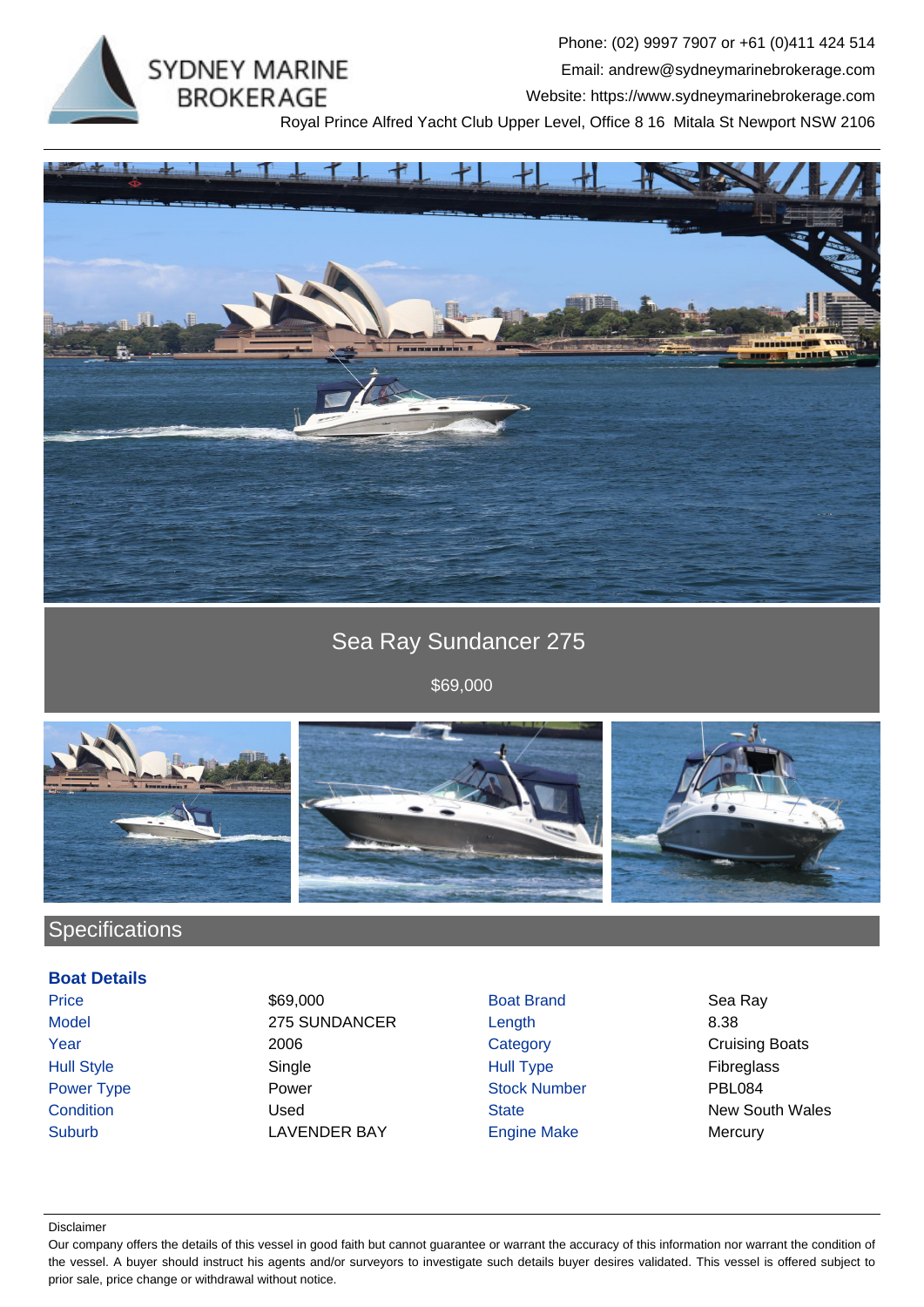

## **Description**

Welcome to this very user friendly Sea Ray Sundancer 275. Her stylish lines and roomy layout makes it a perfect boat for lazy weekends on the water. You can sit back relax and enjoy being out on the water without the huge price tag.

'Bella Starr' is a 2006 Sea Ray Sundancer 275. She is 8.38m long, Has a beam of 2.59m and a Draft of 0.99m. She is fitted with 6.2L Mercury Horizon engine and has done 790 hours. Her fuel capacity is 320L. Water Capacity is 120L. Last leg service was done March 2020. Last Antifoul March 2020. There are new covers on the front and the rear covers are in good condition.

She seats 6 comfortably and has a rear cockpit table for your drinks and canapes. There is also a sink and storage area. Down below you will find a fridge, microwave and sink in the galley along with a cooktop and good sized bench space. 'Bella Starr' sleeps 4. Two in the forward V Berth and 2 aft. There is also a head with toilet, sink and shower.

She has just had an underwater inspection and clean. Last time cleaned July 2021.

This Sea Ray is easy to drive and is priced to sell.

Please call the team at Sydney Marine Brokerage for more details and to organise an inspection.

| <b>Features</b>                   |         |
|-----------------------------------|---------|
| <b>Designer</b>                   | Sea Ray |
| <b>Builder</b>                    | Sea Ray |
| Water (Potable) Capacity (I)      | 120     |
| <b>Hull Construction Material</b> | GRP     |
| <b>Hull Type</b>                  | GRP     |
| <b>Deck Construction Material</b> | GRP     |
| <b>Country Origin</b>             | USA     |
| Length (feet)                     | 27.5    |
| Length $(m)$                      | 8.38    |
| Beam/Width (feet)                 | 8.5     |
| Beam/Width (m)                    | 2.6     |
| Draft (m)                         | 1       |
| Draft (feet)                      | 3.2     |
| Number of Helms                   | 1       |
| <b>Displacement</b>               | 2.8     |
| Colour                            | White   |
|                                   |         |

Disclaimer

Our company offers the details of this vessel in good faith but cannot guarantee or warrant the accuracy of this information nor warrant the condition of the vessel. A buyer should instruct his agents and/or surveyors to investigate such details buyer desires validated. This vessel is offered subject to prior sale, price change or withdrawal without notice.